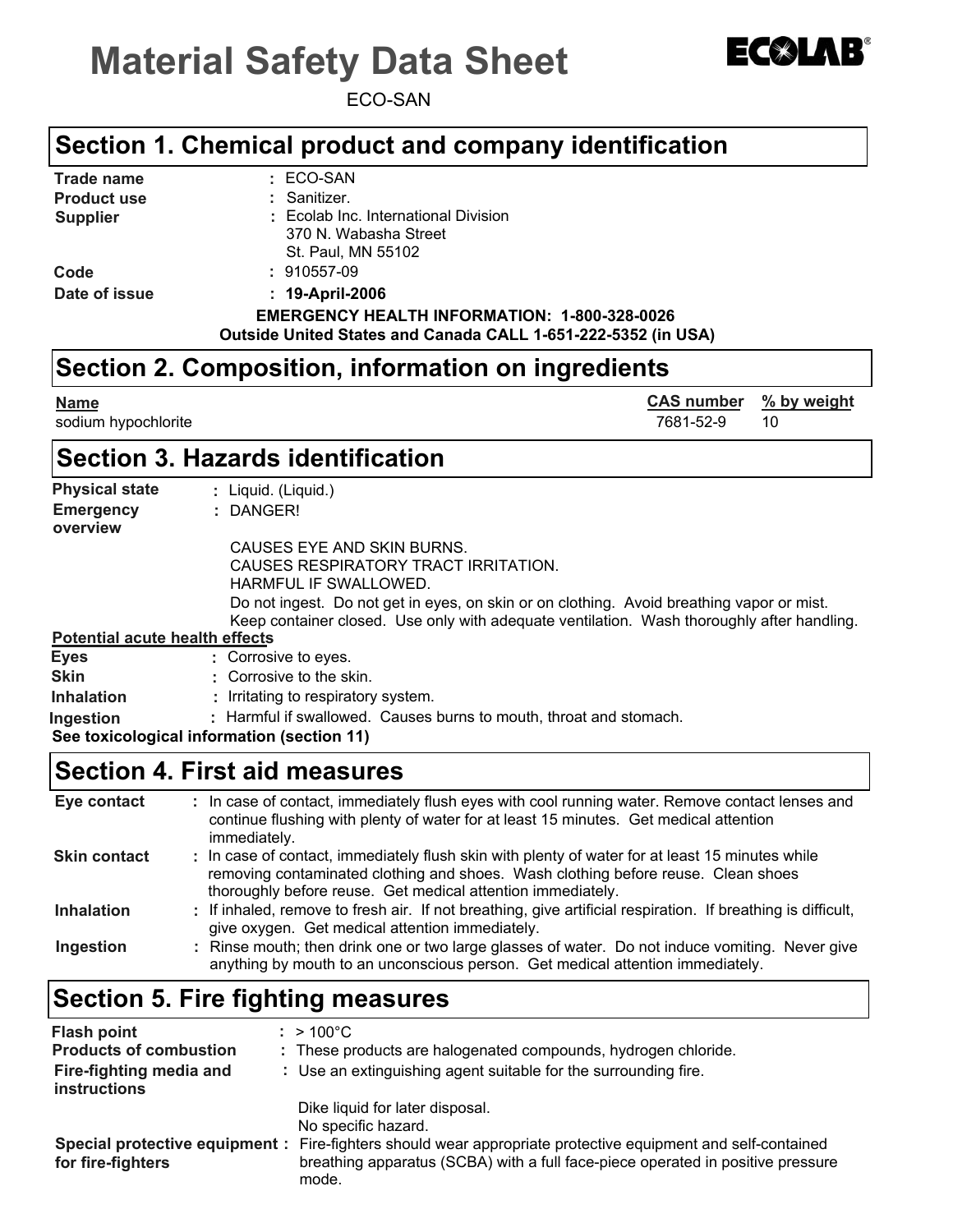### **Section 6. Accidental release measures**

| <b>Personal</b><br>precautions    | : Ventilate area of leak or spill. Do not touch damaged containers or spilled material unless<br>wearing appropriate protective equipment (Section 8). Stop leak if without risk. Do not allow to<br>enter drains or watercourses.                                                                                                                                                                                                                |
|-----------------------------------|---------------------------------------------------------------------------------------------------------------------------------------------------------------------------------------------------------------------------------------------------------------------------------------------------------------------------------------------------------------------------------------------------------------------------------------------------|
| Environmental<br>precautions      | : Avoid dispersal of spilled material and runoff and contact with soil, waterways, drains and<br>sewers.                                                                                                                                                                                                                                                                                                                                          |
| <b>Methods for</b><br>cleaning up | : If emergency personnel are unavailable, contain spilled material. For small spills, add<br>absorbent (soil may be used in the absence of other suitable materials), scoop up material and<br>place in a sealable, liquid-proof container for disposal. For large spills, dike spilled material or<br>otherwise contain material to ensure runoff does not reach a waterway. Place spilled material<br>in an appropriate container for disposal. |

## **Section 7. Handling and storage**

| <b>Handling</b> | : Do not ingest. Do not get in eyes or on skin or clothing. Do not breathe vapor or mist. Keep                                                     |
|-----------------|----------------------------------------------------------------------------------------------------------------------------------------------------|
|                 | container closed. Use only with adequate ventilation. Wash thoroughly after handling.                                                              |
| <b>Storage</b>  | : Keep out of the reach of children. Keep container tightly closed. Keep container in a cool, well-<br>ventilated area.<br>Do not store above 40°C |

## **Section 8. Exposure controls, personal protection**

| <b>Engineering</b><br>controls | : Provide exhaust ventilation or other engineering controls to keep the airborne concentrations of<br>vapors below their respective occupational exposure limits. Provide eyewash and safety<br>shower in area if contact or splash hazard exists. |
|--------------------------------|----------------------------------------------------------------------------------------------------------------------------------------------------------------------------------------------------------------------------------------------------|
| <b>Personal protection</b>     |                                                                                                                                                                                                                                                    |
| <b>Eyes</b>                    | : Use chemical splash goggles. For continued or severe exposure wear a face shield over the<br>goggles.                                                                                                                                            |
| <b>Hands</b>                   | : Use chemical-resistant, impervious gloves.                                                                                                                                                                                                       |
| <b>Skin</b>                    | : Use synthetic apron, other protective equipment as necessary to prevent skin contact.                                                                                                                                                            |
| <b>Respiratory</b>             | : Avoid breathing vapors, spray or mists.                                                                                                                                                                                                          |
| <b>Name</b>                    | <b>Exposure limits</b>                                                                                                                                                                                                                             |
| chlorine                       | ACGIH TLV (United States, 1/2005).                                                                                                                                                                                                                 |
|                                | STEL: 2.9 mg/m <sup>3</sup> 15 minute/minutes. Form: All forms                                                                                                                                                                                     |
|                                | STEL: 1 ppm 15 minute/minutes. Form: All forms                                                                                                                                                                                                     |
|                                | TWA: $1.5 \text{ mg/m}^3$ 8 hour(s). Form: All forms                                                                                                                                                                                               |
|                                | TWA: 0.5 ppm 8 hour(s). Form: All forms                                                                                                                                                                                                            |
|                                | OSHA PEL (United States, 8/1997).                                                                                                                                                                                                                  |
|                                | CEIL: 3 mg/m <sup>3</sup> Form: All forms                                                                                                                                                                                                          |
|                                | CEIL: 1 ppm Form: All forms                                                                                                                                                                                                                        |

# **Section 9. Physical and chemical properties**

| <b>Physical state</b>   | : Liquid. (Liquid.)  |
|-------------------------|----------------------|
| Color                   | : Yellow. (Light.)   |
| Odor                    | $:$ chlorine         |
| рH                      | $: 12.5(100\%)$      |
| <b>Specific gravity</b> | : $1.16$ (Water = 1) |

## **Section 10. Stability and reactivity**

| <b>Stability</b>  | : The product is stable.                                                                                                                                          |
|-------------------|-------------------------------------------------------------------------------------------------------------------------------------------------------------------|
| <b>Reactivity</b> | : Extremely reactive or incompatible with acids.<br>Slightly reactive to reactive with metals.<br>Mixing this product with acid or ammonia releases chlorine gas. |
| products          | Hazardous decomposition : These products are halogenated compounds, hydrogen chloride, chlorine.                                                                  |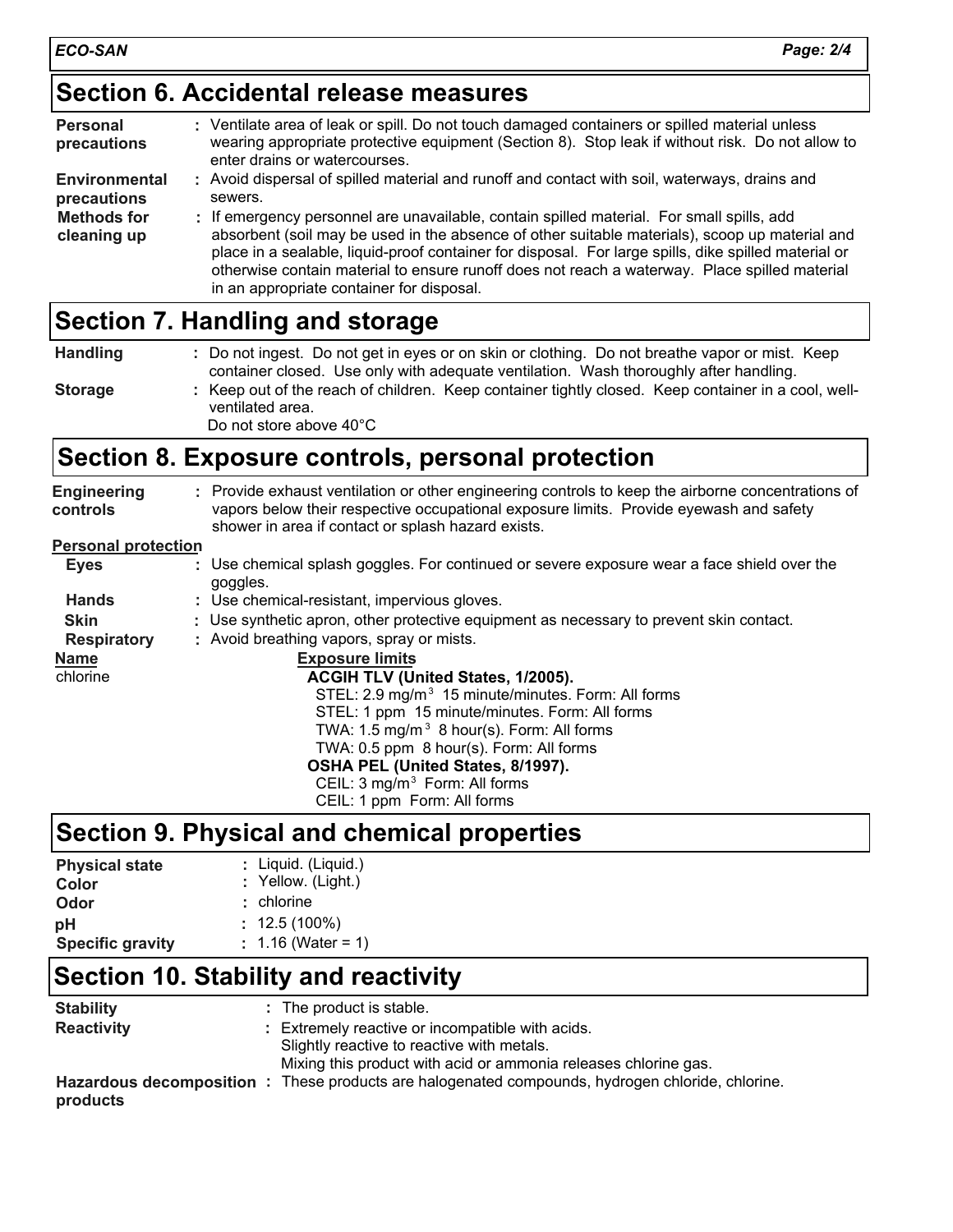#### **Section 11. Toxicological information**

#### **Potential acute health effects**

| <b>Eyes</b>                         | : Corrosive to eyes.                                                                                                    |
|-------------------------------------|-------------------------------------------------------------------------------------------------------------------------|
| <b>Skin</b>                         | : Corrosive to the skin.                                                                                                |
| <b>Inhalation</b>                   | : Irritating to respiratory system.                                                                                     |
| Ingestion                           | : Harmful if swallowed. Causes burns to mouth, throat and stomach.                                                      |
| <b>Chronic effects on</b><br>humans | : Contains material which causes damage to the following organs: upper respiratory tract,<br>skin, eye, lens or cornea. |

#### **Section 12. Ecological information**

These products are halogenated compounds. Some metallic oxides. **Products of degradation :**

#### **Section 13. Disposal considerations**

| Waste disposal | : The generation of waste should be avoided or minimized wherever possible. Avoid dispersal of<br>spilled material and runoff and contact with soil, waterways, drains and sewers. Disposal of this<br>product, solutions and any by-products should at all times comply with the requirements of<br>environmental protection and waste disposal legislation and any regional local authority<br>requirements. |
|----------------|----------------------------------------------------------------------------------------------------------------------------------------------------------------------------------------------------------------------------------------------------------------------------------------------------------------------------------------------------------------------------------------------------------------|
| <b>Waste</b>   | : Unused product is D002 (Corrosive)                                                                                                                                                                                                                                                                                                                                                                           |

**classification**

**Notice to reader**

**Consult your local or regional authorities.**

#### **Section 14. Transport information**

| information                         |               | Regulatory UN number   Proper shipping name | <b>Class</b> | <b>Packing</b><br>group | <b>Additional information</b>                                                           |
|-------------------------------------|---------------|---------------------------------------------|--------------|-------------------------|-----------------------------------------------------------------------------------------|
| <b>DOT</b><br><b>Classification</b> | <b>UN1791</b> | Hypochlorite solutions                      | 8            | Ш                       | <b>Limited quantity</b><br>Yes.<br><b>Special provisions</b><br>IB3, N34, T4, TP2, TP24 |

#### **APPLIES ONLY DURING ROAD TRANSPORT**

**Any variation of the shipping description based on the packaging is not addressed.**

### **Section 15. Regulatory information**

| <b>HCS Classification</b>                                | : Corrosive material<br>Target organ effects                                                                                                                   |
|----------------------------------------------------------|----------------------------------------------------------------------------------------------------------------------------------------------------------------|
| <b>U.S. Federal regulations</b>                          | : SARA 302/304/311/312 extremely hazardous substances: No products were<br>found.<br>SARA 302/304 emergency planning and notification: No products were found. |
| <b>TSCA 8(b) inventory</b><br><b>California Prop. 65</b> | : All materials are listed or exempt.<br>: No products were found.                                                                                             |

#### **Section 16. Other information**

| <b>Hazardous Material</b><br>Information System (U.S.A.) | <b>Health</b>                               | ß |
|----------------------------------------------------------|---------------------------------------------|---|
|                                                          | <b>Fire hazard</b>                          | O |
|                                                          | <b>Reactivity</b>                           |   |
|                                                          | <b>Personal</b><br>protection               | C |
| Date of issue<br><b>Responsible name</b>                 | 19-April-2006.<br><b>Regulatory Affairs</b> |   |
| Date of previous issue                                   | No previous validation.                     |   |